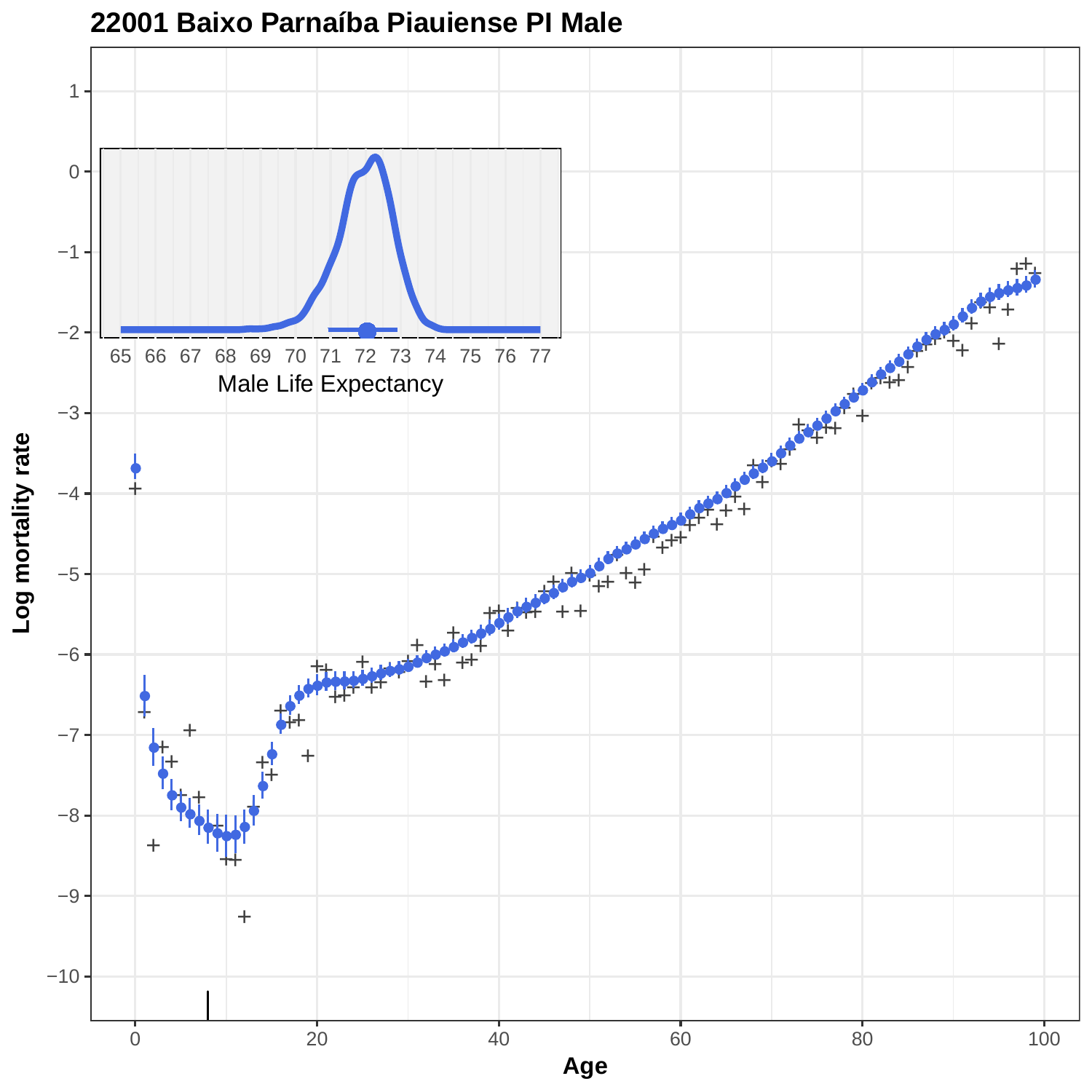

**22002 Litoral Piauiense PI Male**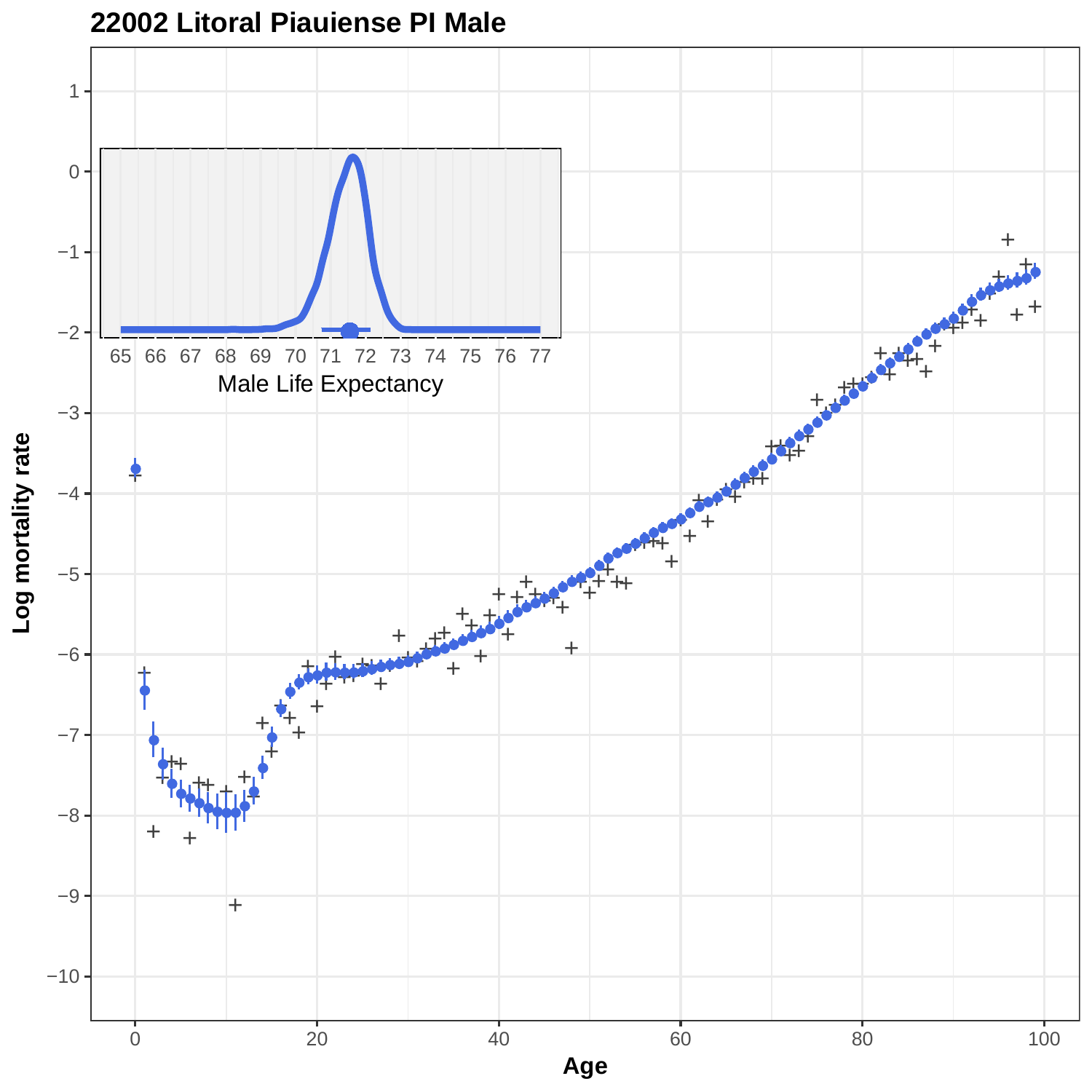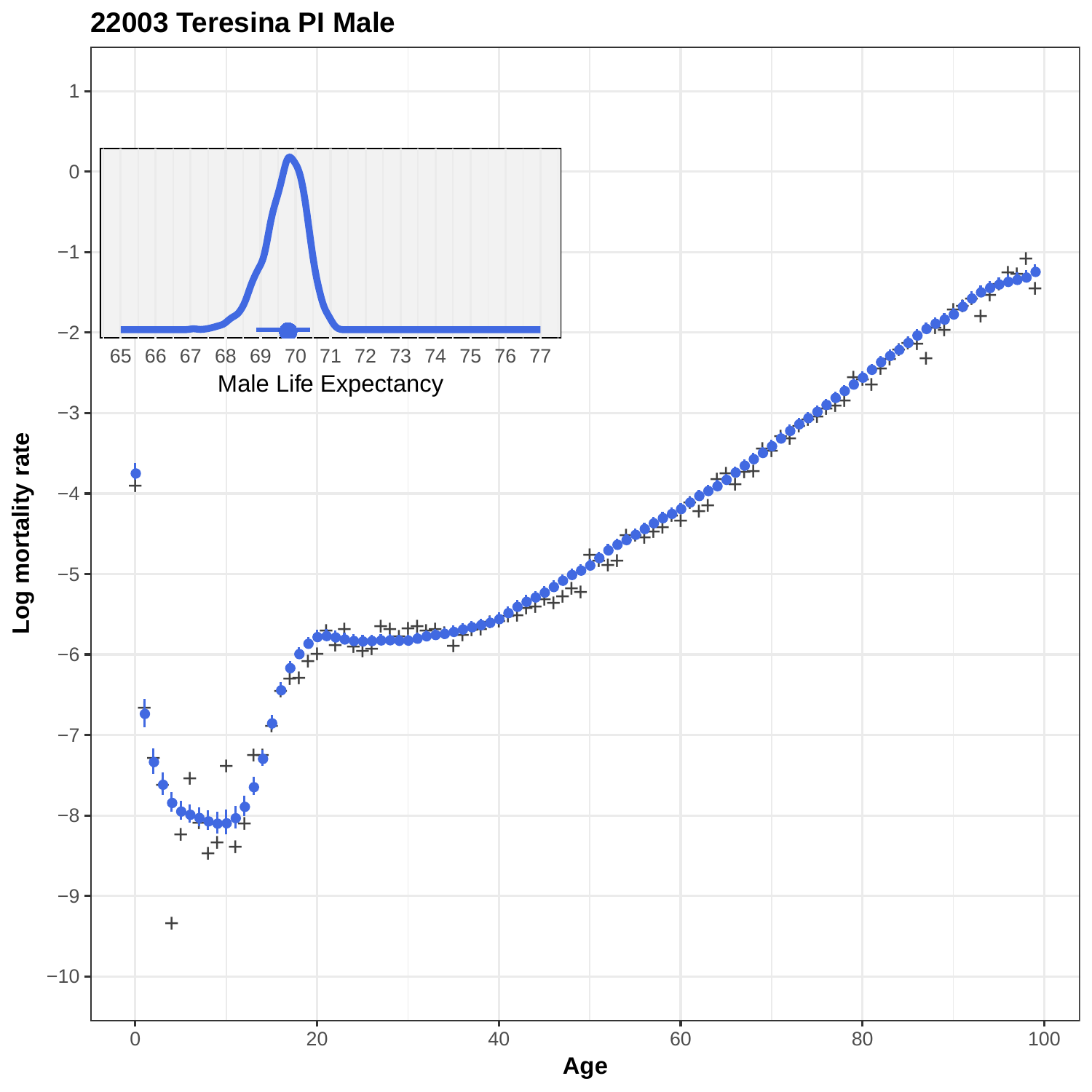**22004 Campo Maior PI Male**

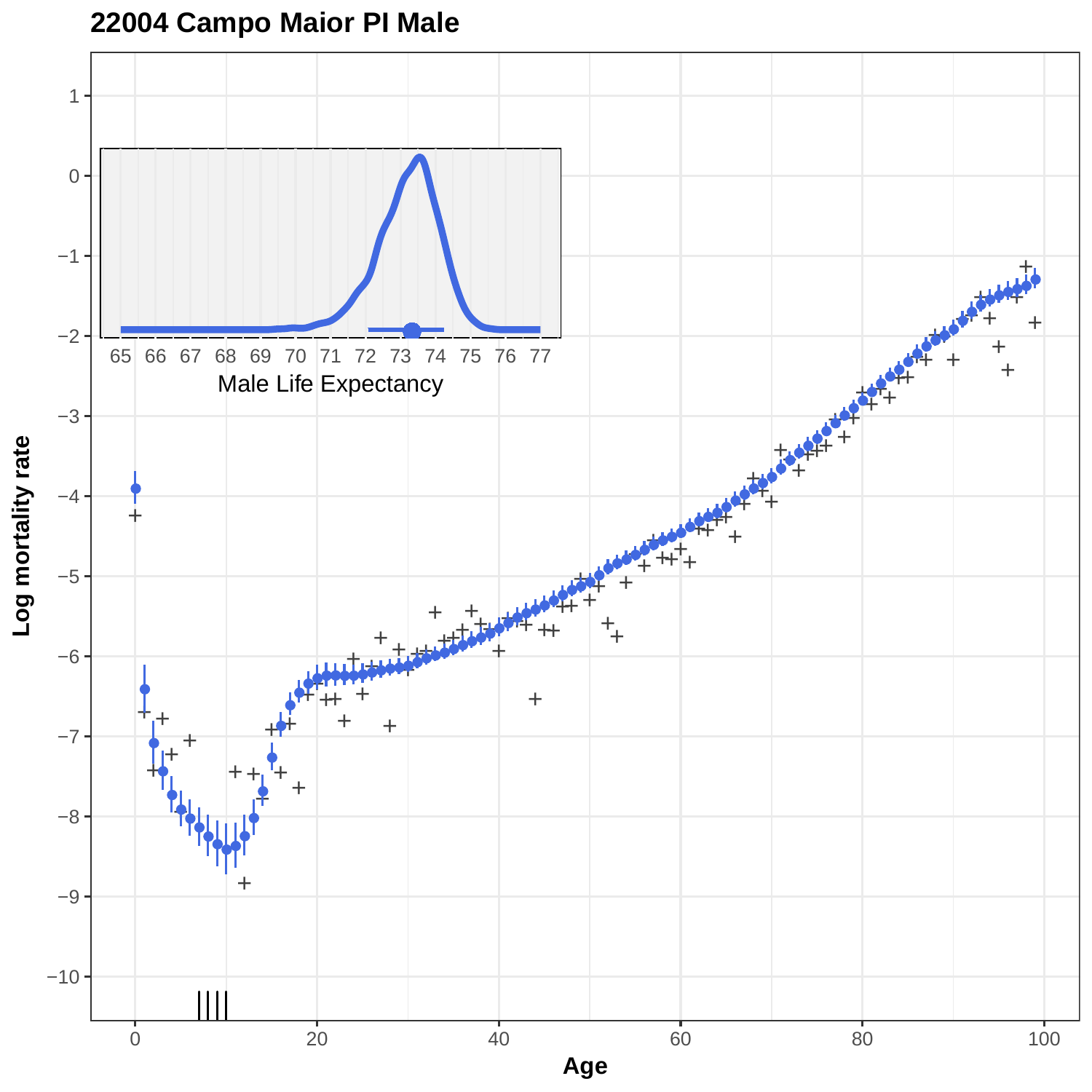

## **22005 Médio Parnaíba Piauiense PI Male**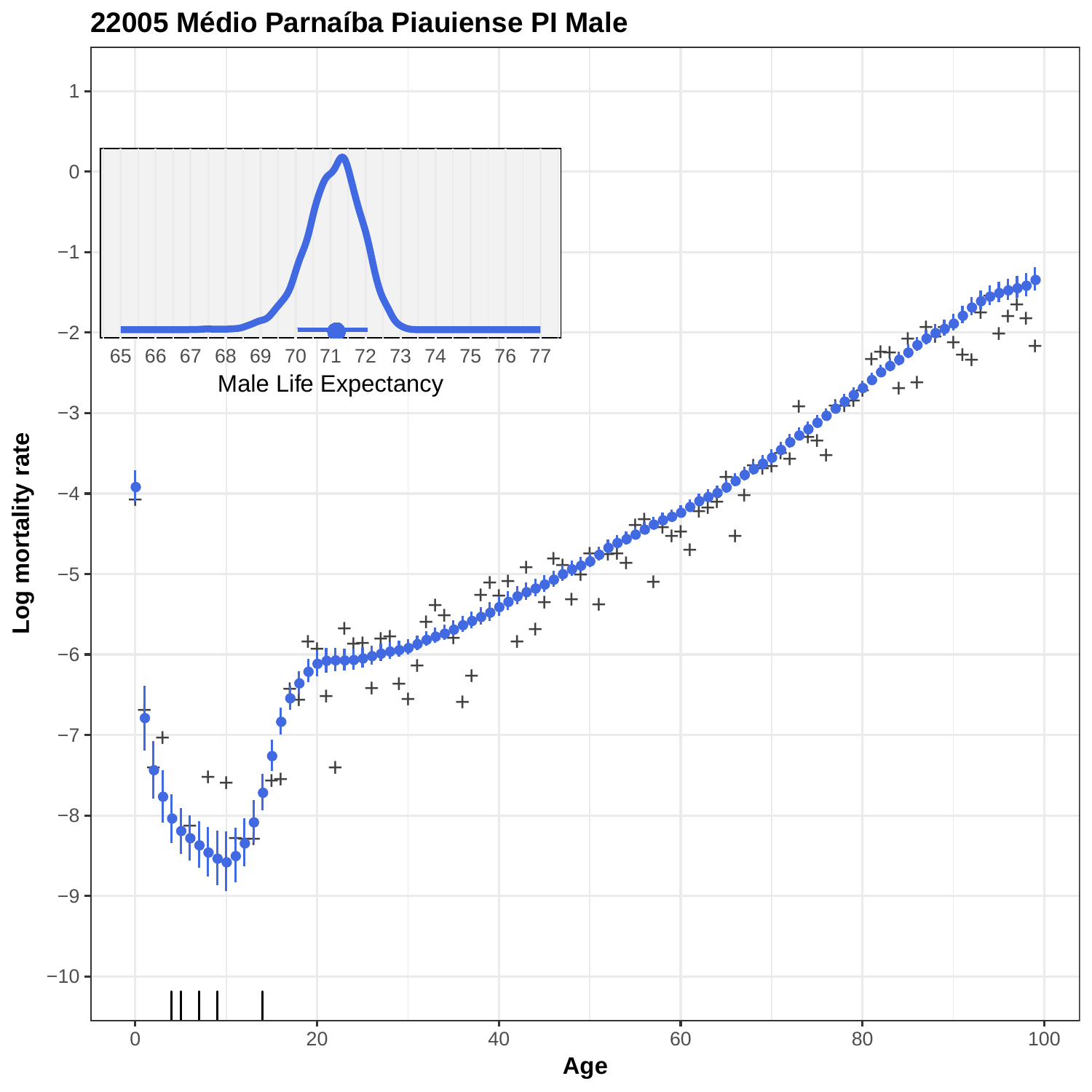**22006 Valença do Piauí PI Male**

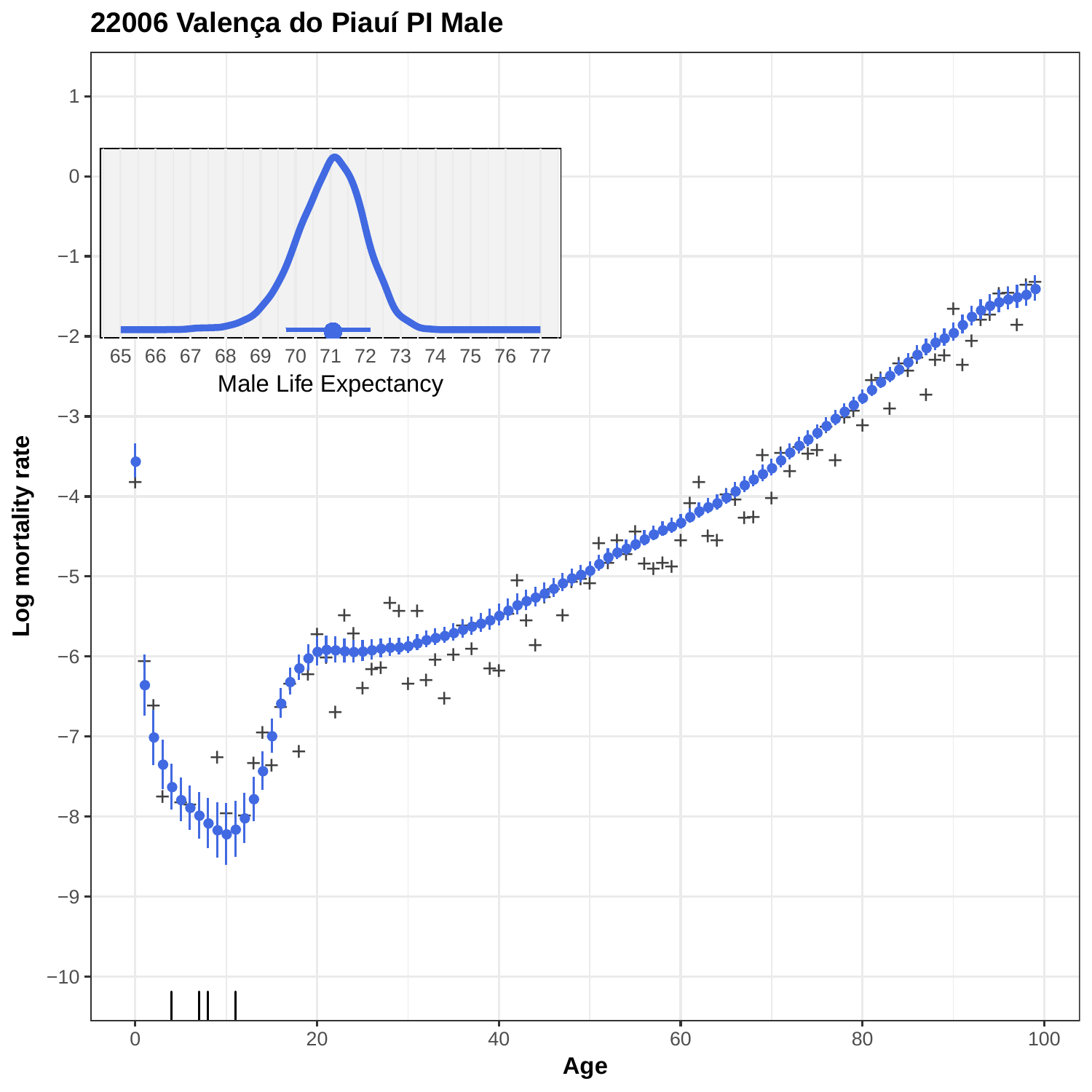

**22007 Alto Parnaíba Piauiense PI Male**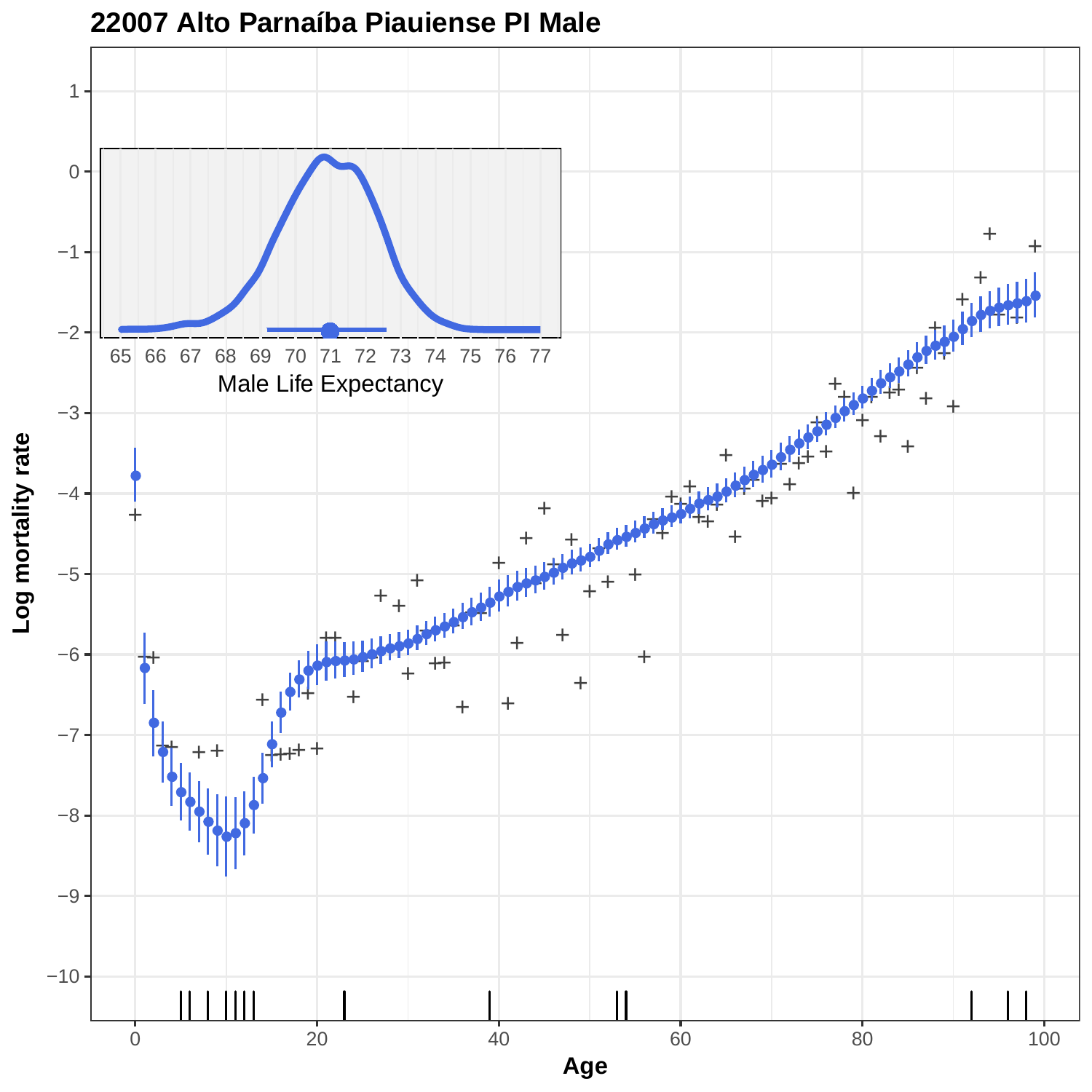

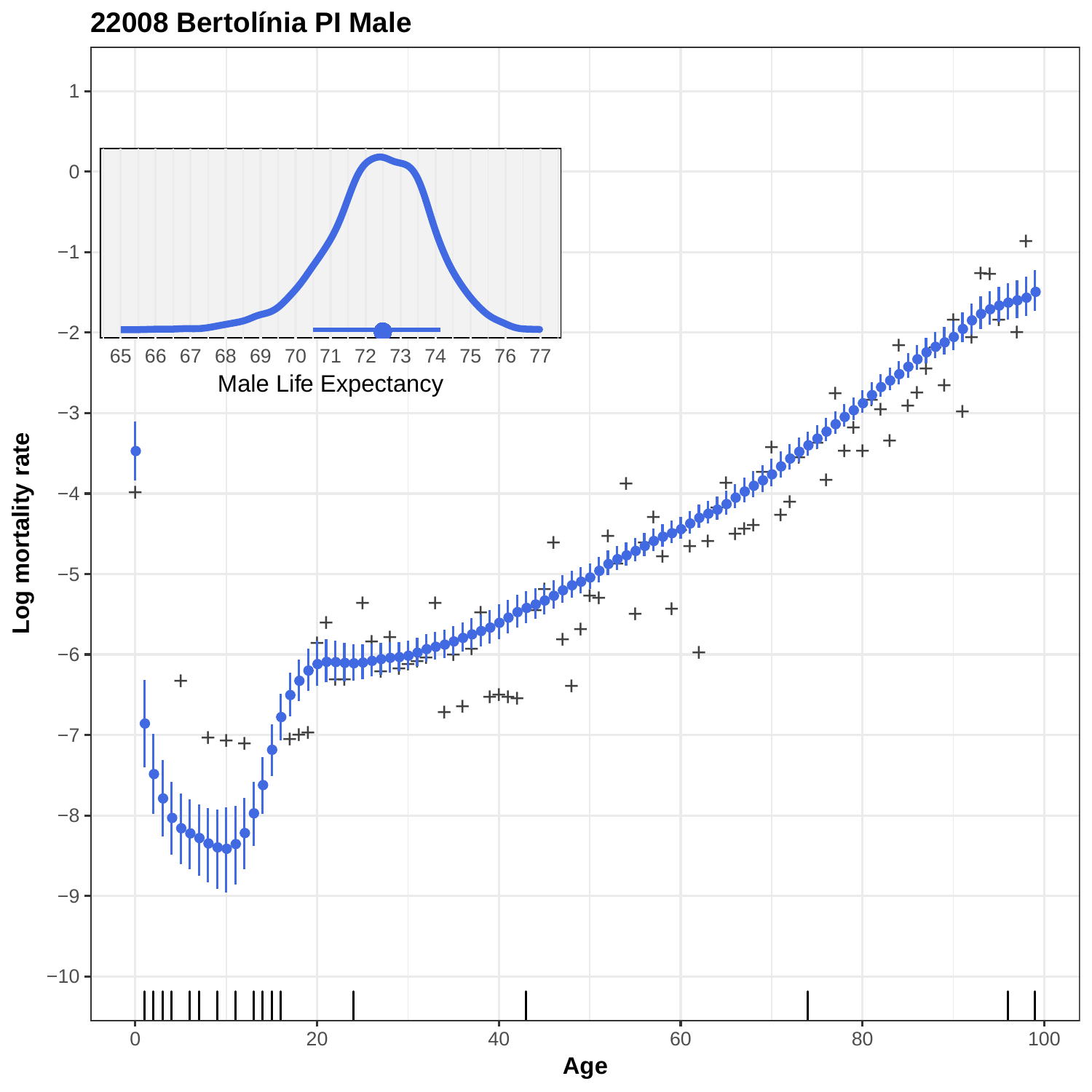

**Age**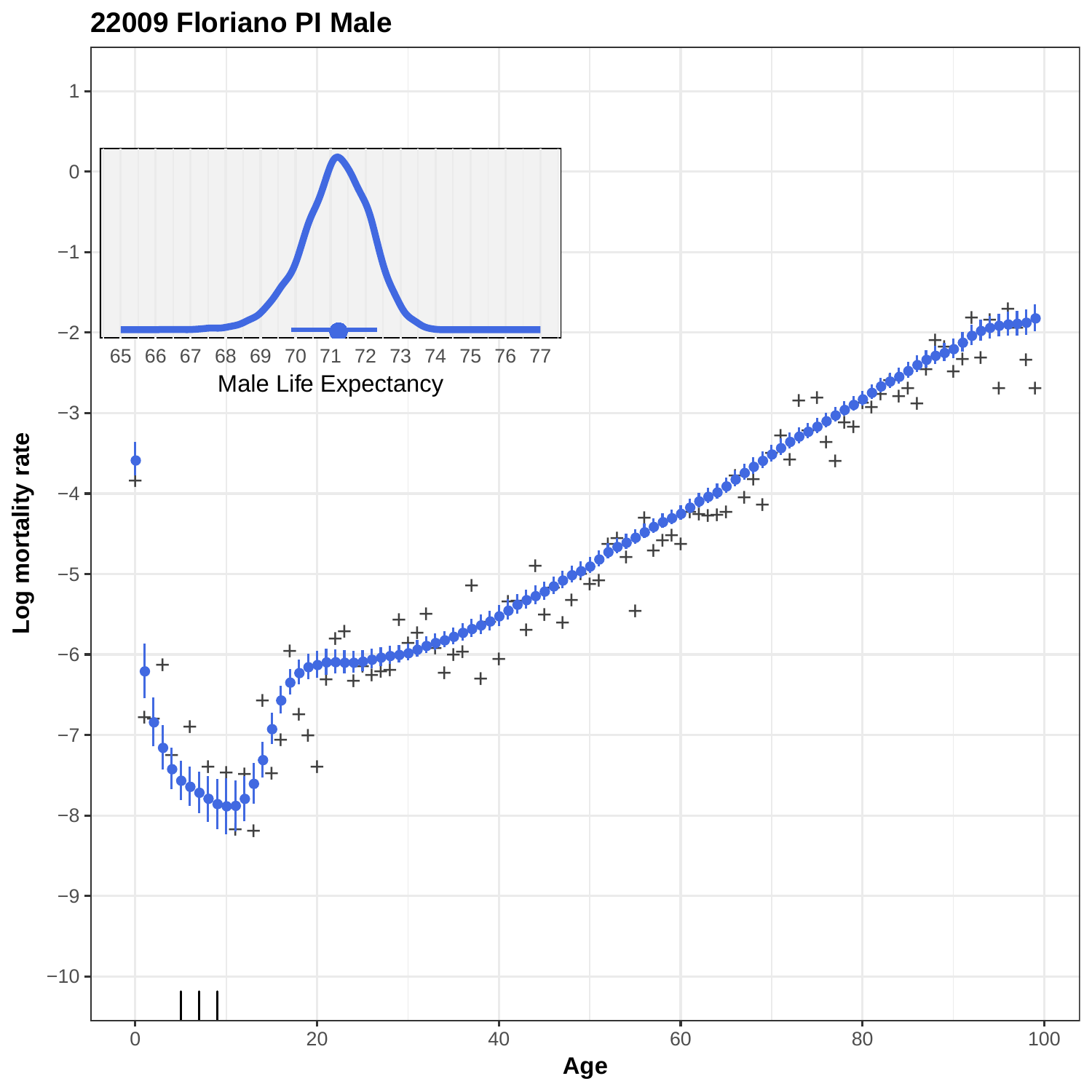

**22010 Alto Médio Gurguéia PI Male**

0 20 20 40 60 80 80 100 **Age**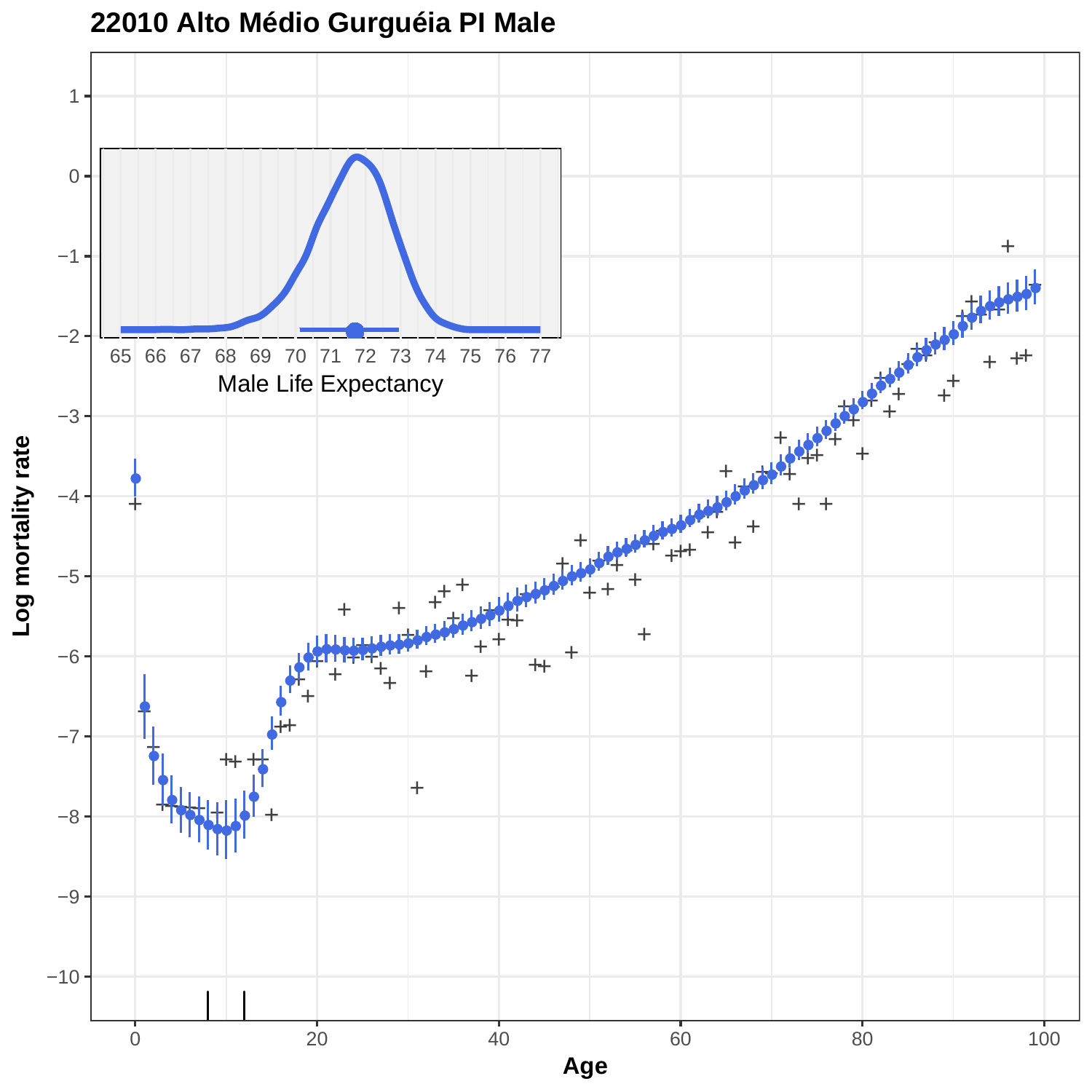

## **22011 São Raimundo Nonato PI Male**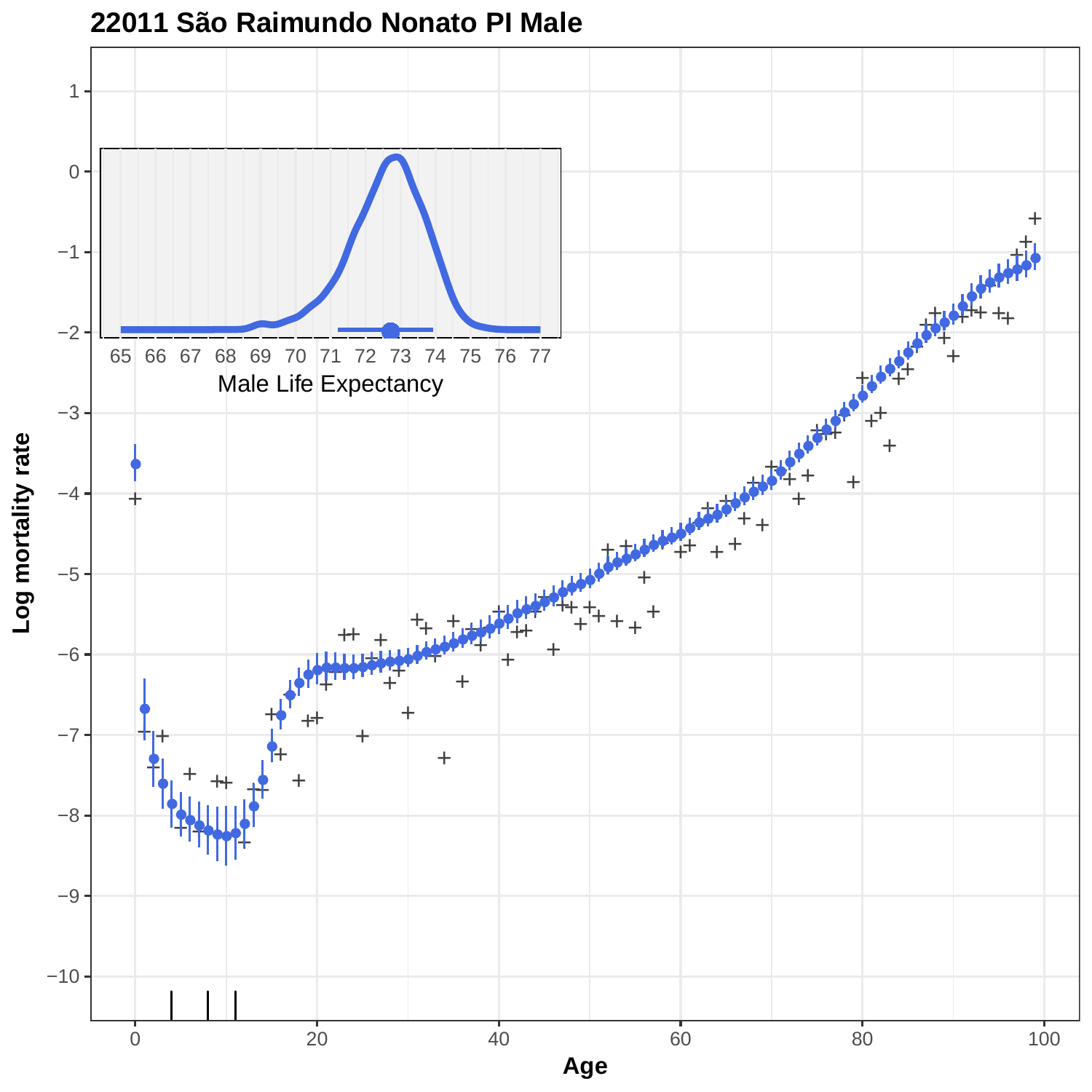

**22012 Chapadas do Extremo Sul Piauiense PI Male**

**Age**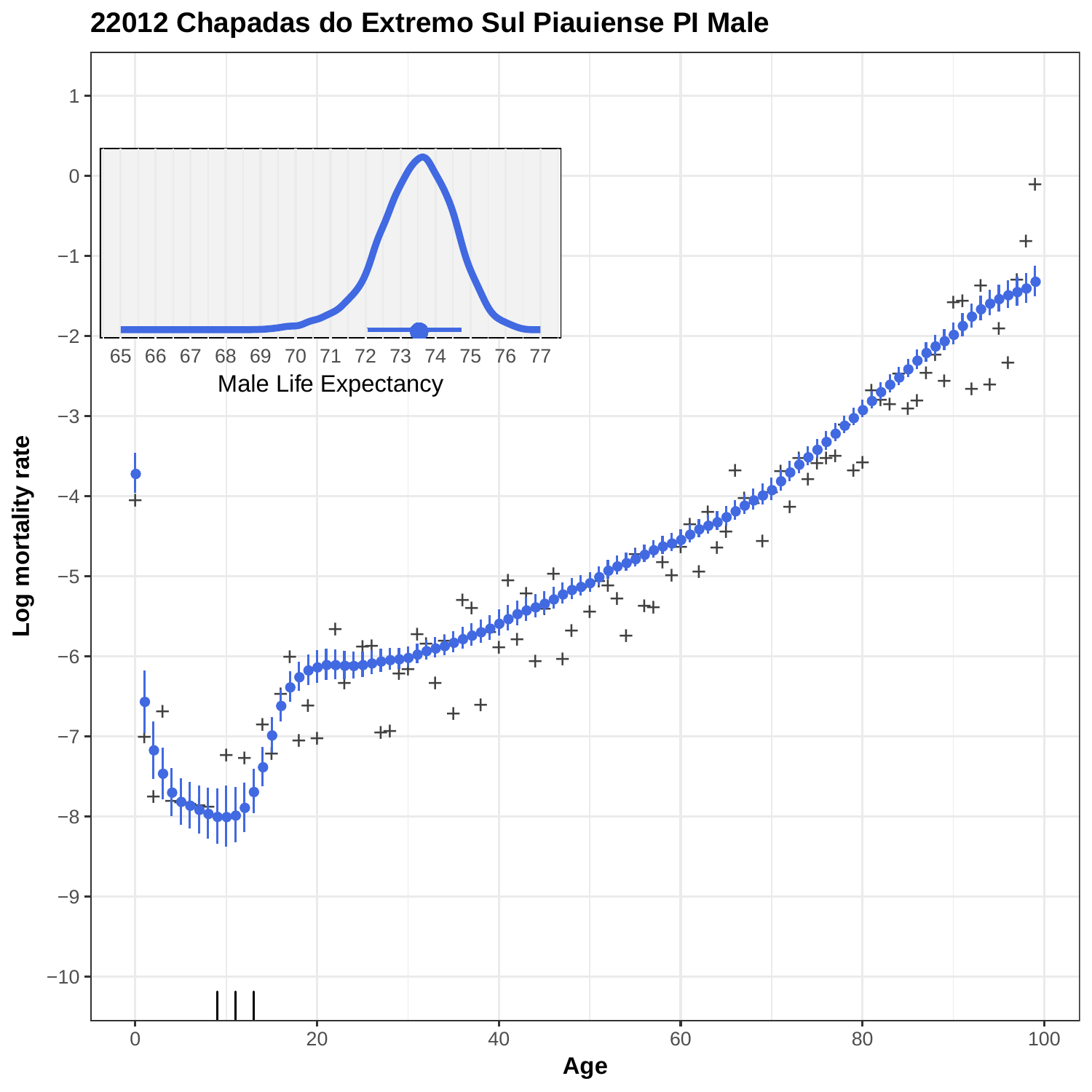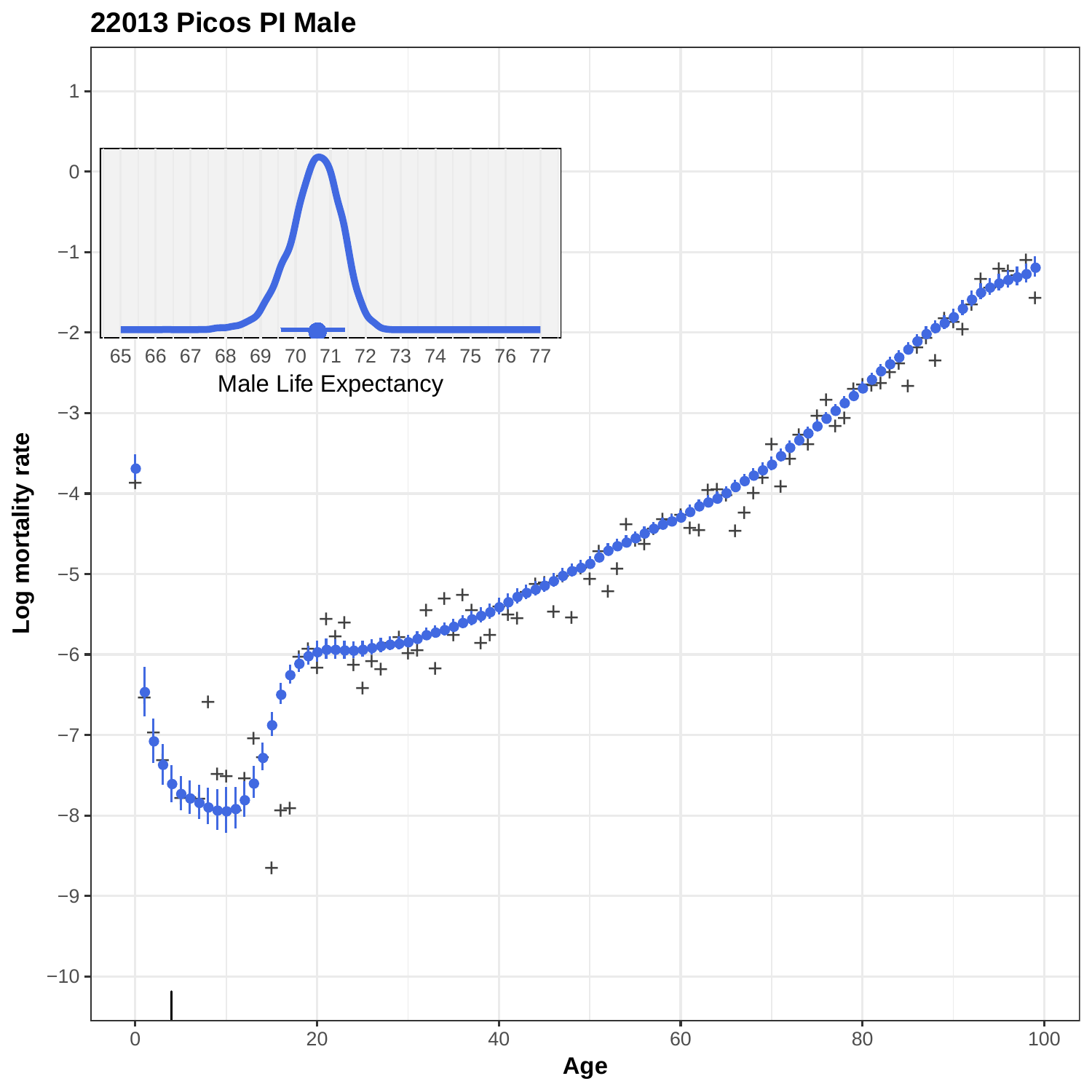